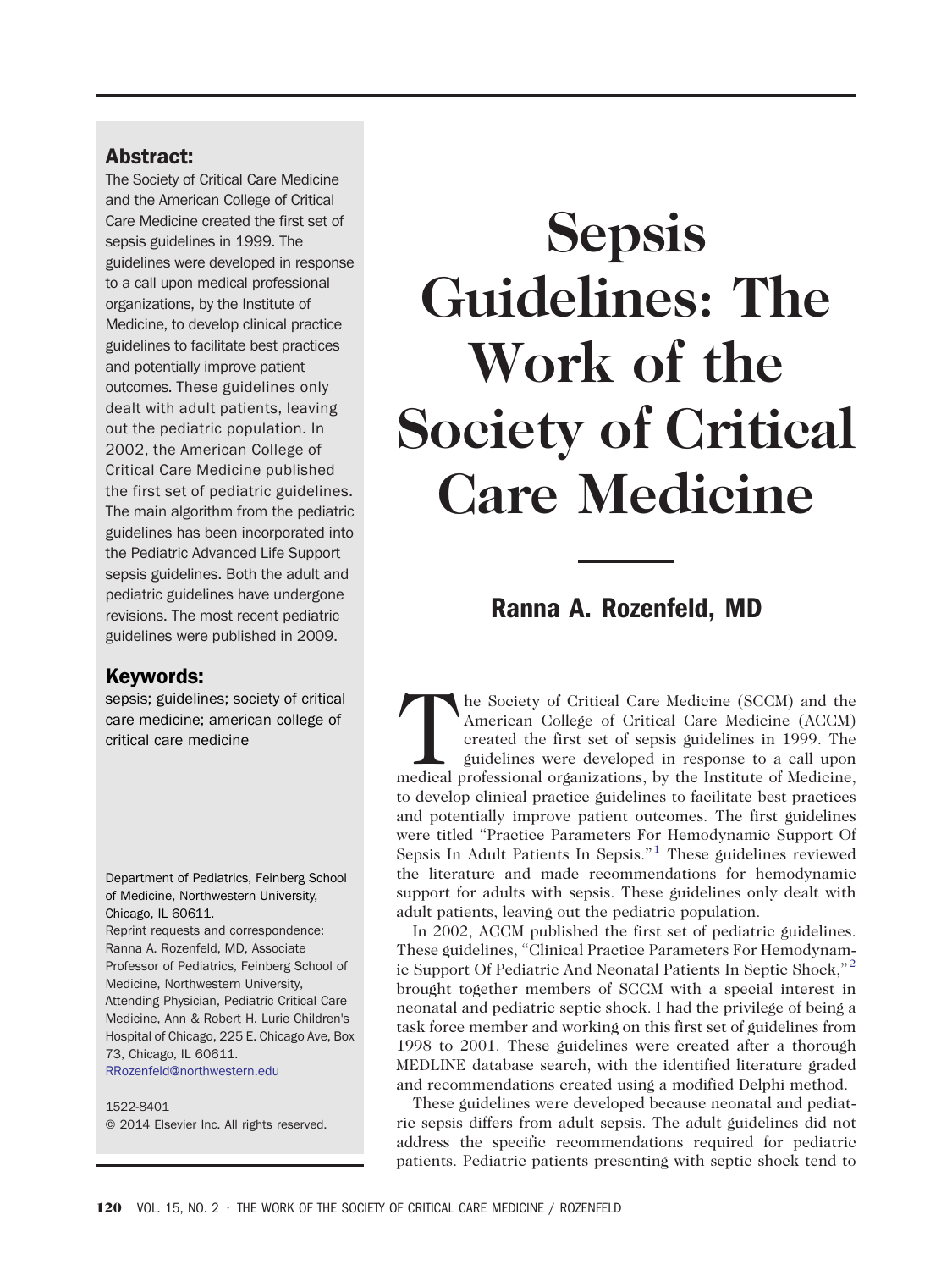have profound hypovolemia. It is important to make the diagnosis quickly and begin goal-directed therapy. Pediatric patients respond differently to fluids and medications than adult patients. The pediatric guidelines address these differences. The guidelines were well received and were broadly disseminated. Although originally published in English, they were subsequently published in Spanish and Portuguese. In addition, the main algorithm was incorporated into the Pediatric Advanced Life Support (PALS) sepsis guidelines in the PALS provider manual published by the American Heart Association in 2002[.](#page-2-0)<sup>[3](#page-2-0)</sup>

The primary differences between the pediatric and adult guidelines were the recommendations for higher quantities of fluid resuscitation, which inotropic and vasodilator therapies to use, the use of hydrocortisone, and the possible use of extracorporeal membrane oxygenation for refractory shock.

In 2004, the ACCM adult guidelines were updated[.](#page-2-0) $4$ This was the sole update for the adult guidelines as the Surviving Sepsis Campaign (SSC) was initiated in 2004, and the first set of SSC guidelines were published. The SSC brought together individuals across multiple specialties, including critical care and infectious disease and represented 11 international organizations. The first SSC guidelines: "Surviving Sepsis Campaign Guidelines For Management Of Severe Sepsis And Septic Shock,["](#page-2-0)[5,6](#page-2-0) includes a small section on pediatric considerations and used the flow chart from the ACCM pediatric guidelines. The SSC guidelines were published in both Critical Care Medicine, the journal of the SCCM as well as Intensive Care Medicine, the journal of the European Society of Intensive Care Medicine. The SSC guidelines are more comprehensive than the ACCM guidelines as they deal with more than just hemodynamic support.

I was again a member of the task force writing updates to the pediatric guidelines. We worked on these guidelines from 2004 to 2007. More recent literature was searched and then graded, and recommendations were made using a modified Delphi method. There was greater than 90% expert consensus before publication. An update to the pediatric guidelines, "Clinical Practice Parameters For Hemodynamic Support Of Pediatric And Neonatal Septic Shock: 2007 Update From The American College of Critical Care Medicine,["](#page-2-0)[7](#page-2-0) was published in 2009.

The key difference between the 2002 pediatric guidelines and the 2007 update is the recommendation for beginning inotropic support earlier in treatment, through either a peripheral line or an intraosseous catheter, until central venous access can be obtained. There is often difficulty in obtaining central venous access in pediatric patients, and the initiation of inotropic support was being delayed while central line placement was being attempted. The updated guidelines recommend beginning inotropic support when indicated, even if via a peripheral catheter, and then, switching the medication to a central venous catheter when the catheter is placed.

In addition, the updated guidelines recommend that high-flow humidified oxygen should be delivered via nasal cannula until more definitive respiratory support can be provided. The guidelines also explicitly state that antibiotics should be administered within the first hour. This was implied in the first set of guidelines but not explicitly stated.

Because most of these patients initially present to the emergency department (ED), it is important that the sepsis algorithm be started by emergency care practitioners. Because the guidelines were published in a critical care journal and not an emergency medicine journal, many emergency physicians were unaware of the pediatric sepsis guidelines. A summary of the guidelines was published in Pediatric Emergency Care in 2010 in an effort to further promote awareness[.](#page-2-0)<sup>[8](#page-2-0)</sup> In addition, the 2011 PALS Provider Manual references the updated pediatric guidelines[.](#page-2-0)<sup>[9](#page-2-0)</sup>

Since publication of the updated pediatric sepsis guidelines, multiple studies have been done evaluating the implementation of sepsis pathways in the pediatric  $ED$  setting[.](#page-2-0)<sup>10-13</sup> These studies identified barriers to pathway implementation in these EDs that investigators are working to overcome.

The adult SSC guidelines were updated in 2008 and again in  $2012$ [.](#page-2-0)<sup>14-17</sup> These guidelines were again copublished in Critical Care Medicine and Intensive Care Medicine by the SCCM and the European Society of Intensive Care Medicine. Both revisions have small sections on pediatric considerations in severe sepsis and reference the updated pediatric ACCM guidelines.

Unlike the adult ACCM guidelines, which have not been updated since 2004 due to the SSC guidelines, the pediatric guidelines are currently under revision with an anticipated publication in 2015. Task force members of the SCCM who have special interest in pediatric and neonatal sepsis began work on the revision in 2012. We are currently grading the current literature and will be providing recommendations based upon the new literature that has been published since 2007.

Once the current revisions of the ACCM pediatric guidelines are complete, future directions might include the creation of pediatric surviving sepsis guidelines. Just as the adult surviving sepsis